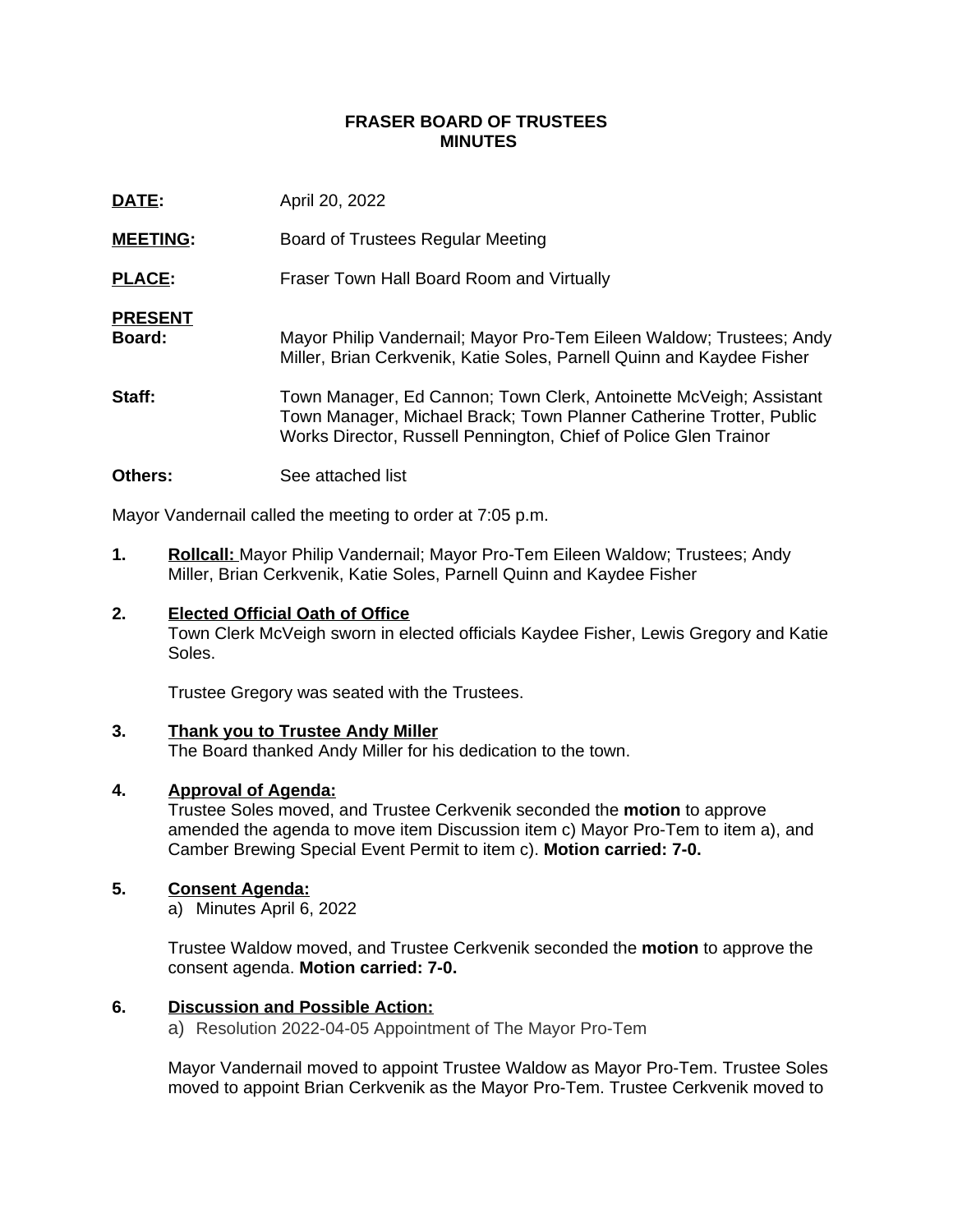appoint Trustee Waldow as Mayor Pro-Tem and Trustee Quinn seconded the **motion**. **Motion carried: 7-0.**

b) Resolution 2022-04-04 Municipal Appointments

Trustee Waldow moved, and Trustee Soles seconded the **motion** to appoint: Town Clerk: Antoinette McVeigh Town Attorney: Kent Whitmer Town Treasurer: Rob Clemens Municipal Judge: Ronald W Carlson Alternate Municipal Judge: Thad Renaud **Motion carried: 7-0.**

c) Camber Brewing Special Event Permit Application

Trustee Cerkvenik moved, and Trustee Quinn seconded the **motion** to approve the Camber Brewing Special Event Permit Application. **Motion carried: 7-0.**

d) Resolution 2022-04-07 Grant Agreement for Operation Turnkey Grant for Procurement of Victoria Village

Trustee Waldow moved, and Trustee Soles seconded the **motion** to approve Resolution 2022-04-07 Grant Agreement for Operation Turnkey Grant for Procurement of Victoria Village. **Motion carried: 7-0.**

e) Resolution 2022-04-06 Authorizing the Town Manager to Sign Bridge Loan **Documents** 

Trustee Soles moved, and Trustee Waldow seconded the **motion** to approve Resolution 2022-04-06 Authorizing the Town Manager to Sign Bridge Loan Documents. **Motion carried: 7-0.**

f) Resolution 2022-04-08 Approving an Intergovernmental Agreement Establishing Fraser Valley Housing Partnership

Trustee Soles moved, and Trustee Quinn seconded the **motion** to approve Resolution 2022-04-08 Approving an IGA Establishing Fraser Valley Housing Partnership. **Motion carried: 5-2,** Nay Waldow and Fisher.

g) Byers Avenue Waterline Replacement and Effects on Service Lines Update The Town is working to secure a contractor to complete the Byers Avenue Waterline Replacement in 2022. The Town will work with homeowners on Byers Avenue to incentivize replacing the homeowners service line simultaneously during the project. If the main line and service line can be done concurrently this is a cost savings to the homeowner.

h) Cozens Open Space Bathroom Update

The Town is working to secure a contractor to complete the Cozens Open Space Bathrooms. Town Planner Trotter has reached out to DOLA in an effort to extend the